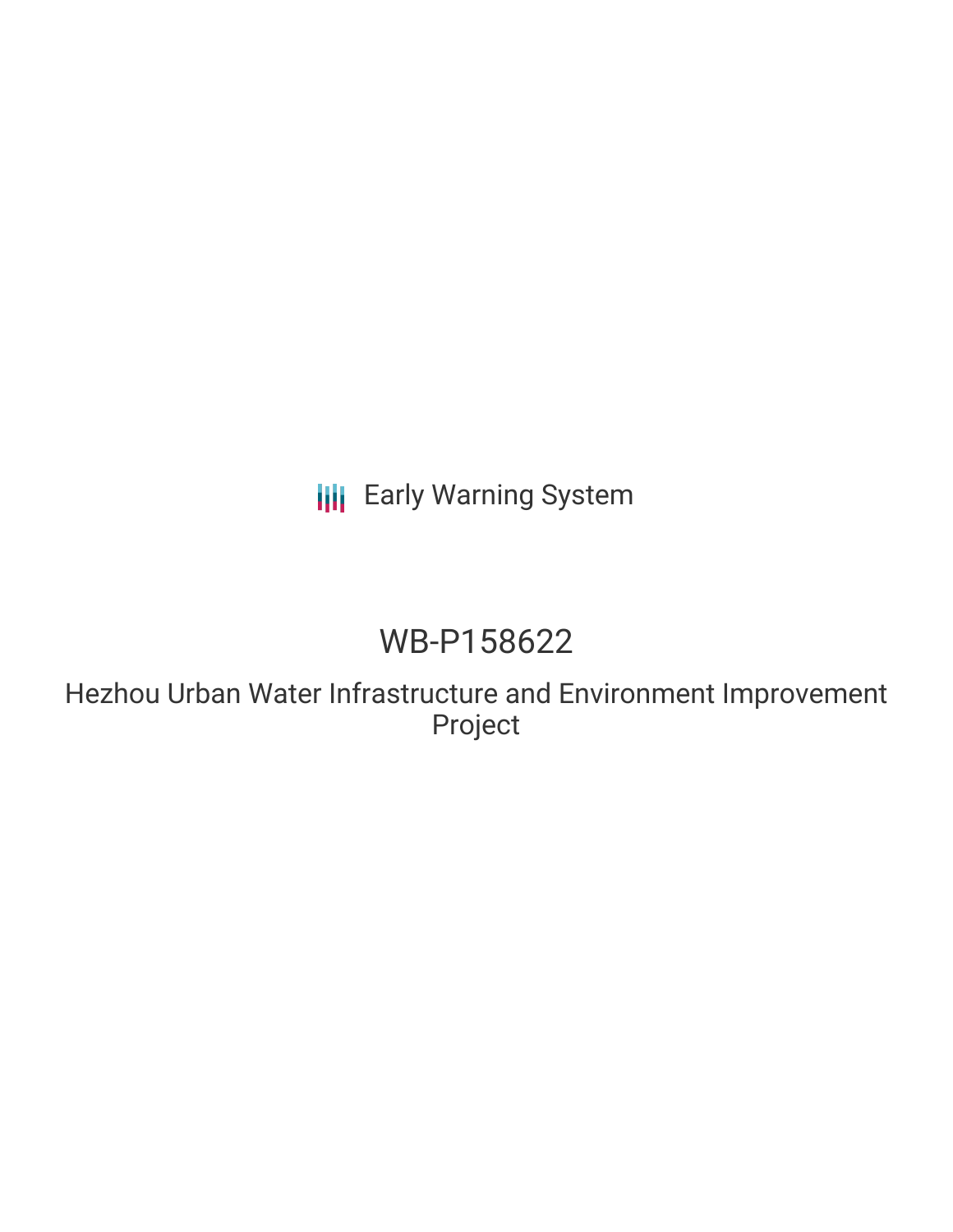

### **Quick Facts**

| <b>Countries</b>               | China                                                         |
|--------------------------------|---------------------------------------------------------------|
| <b>Specific Location</b>       | Guangxi Zhuang Autonomous Region (Guangxi)                    |
| <b>Financial Institutions</b>  | World Bank (WB)                                               |
| <b>Status</b>                  | Active                                                        |
| <b>Bank Risk Rating</b>        | A                                                             |
| <b>Voting Date</b>             | 2018-06-13                                                    |
| <b>Borrower</b>                | PEOPLE'S REPUBLIC OF CHINA                                    |
| <b>Sectors</b>                 | Climate and Environment, Infrastructure, Water and Sanitation |
| <b>Investment Type(s)</b>      | Loan                                                          |
| <b>Investment Amount (USD)</b> | \$150.00 million                                              |
| <b>Project Cost (USD)</b>      | \$359.40 million                                              |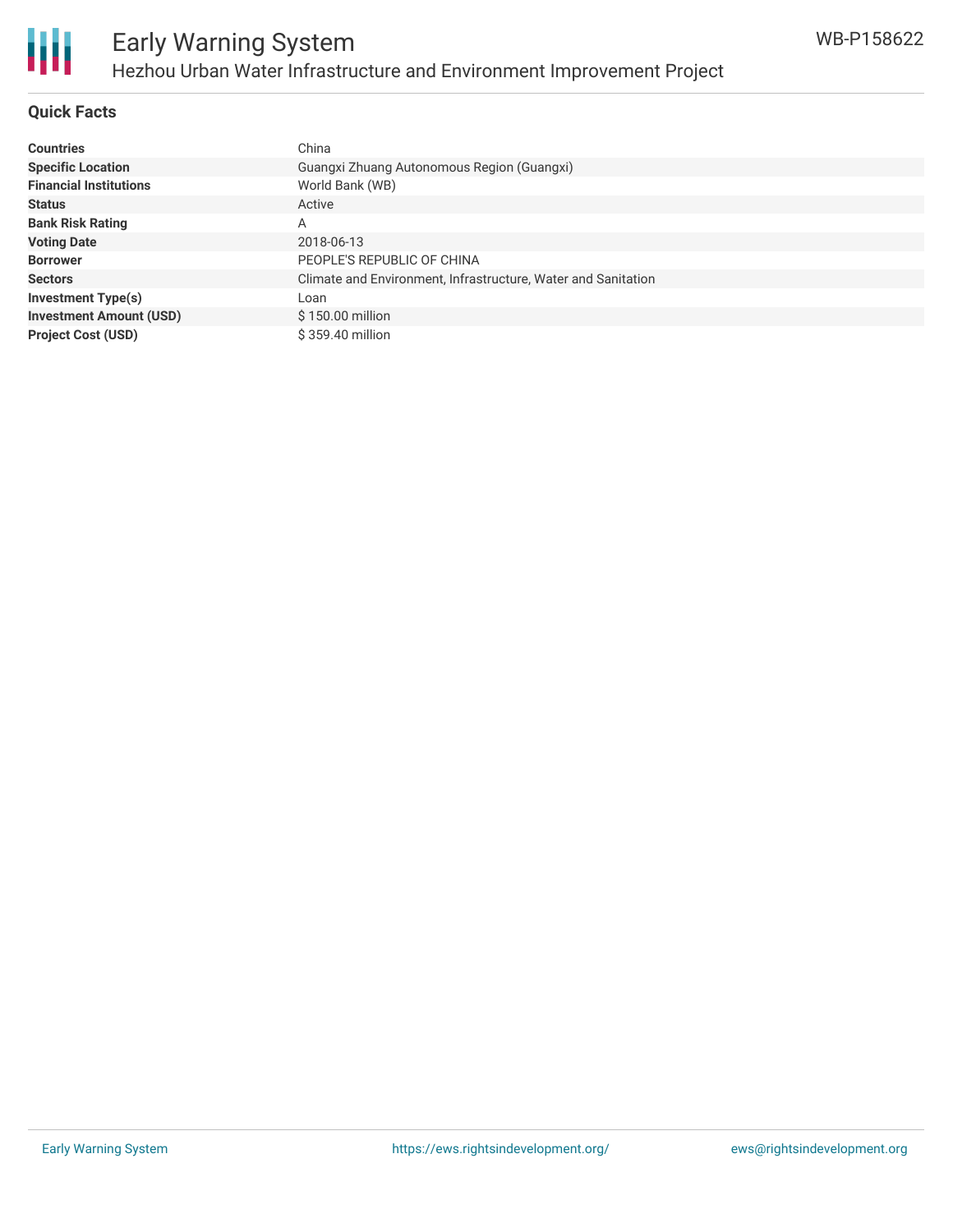

#### **Project Description**

The Hezhou Urban Water Infrastructure and Environment Improvement Project aims to improve flood risk management and reduce discharge of water pollutants in Hezhou Municipality. Project components include as following:

1) The first component: Improve Flood Risk Resilience of the He River by connecting the He mainstream to tributaries, improving flood drainage capacity, removing obstructions, and managing the river bank.

2) The second component: Improve Urban Drainage and Wastewater Management diverting flood waters, enhancing tributary drainage capacities, and storing/absorbing flood waters in lakes, canals, and green infrastructure. By separating drain system and sewage system, it can provide effective treatment of wastewater and reduce water pollution.

3) The third component: Institutional Strengthening, Capacity Building and Project Management.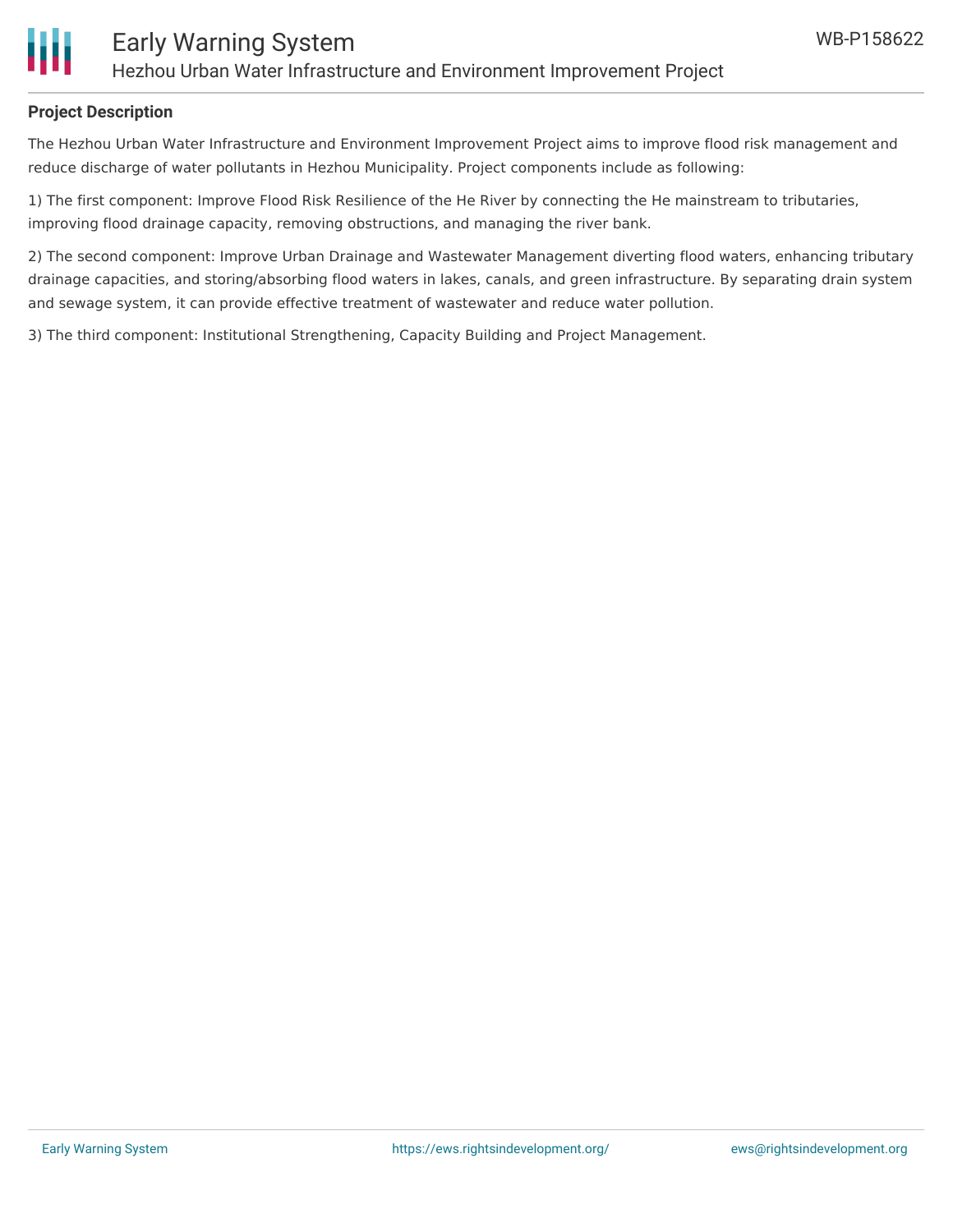

### **Investment Description**

World Bank (WB)

International Bank for Reconstruction and Development (IBRD) US\$ 150.00 million Counterpart Funding Counterpart Funding Counterpart Funding Total cost and the US\$ 359.40 million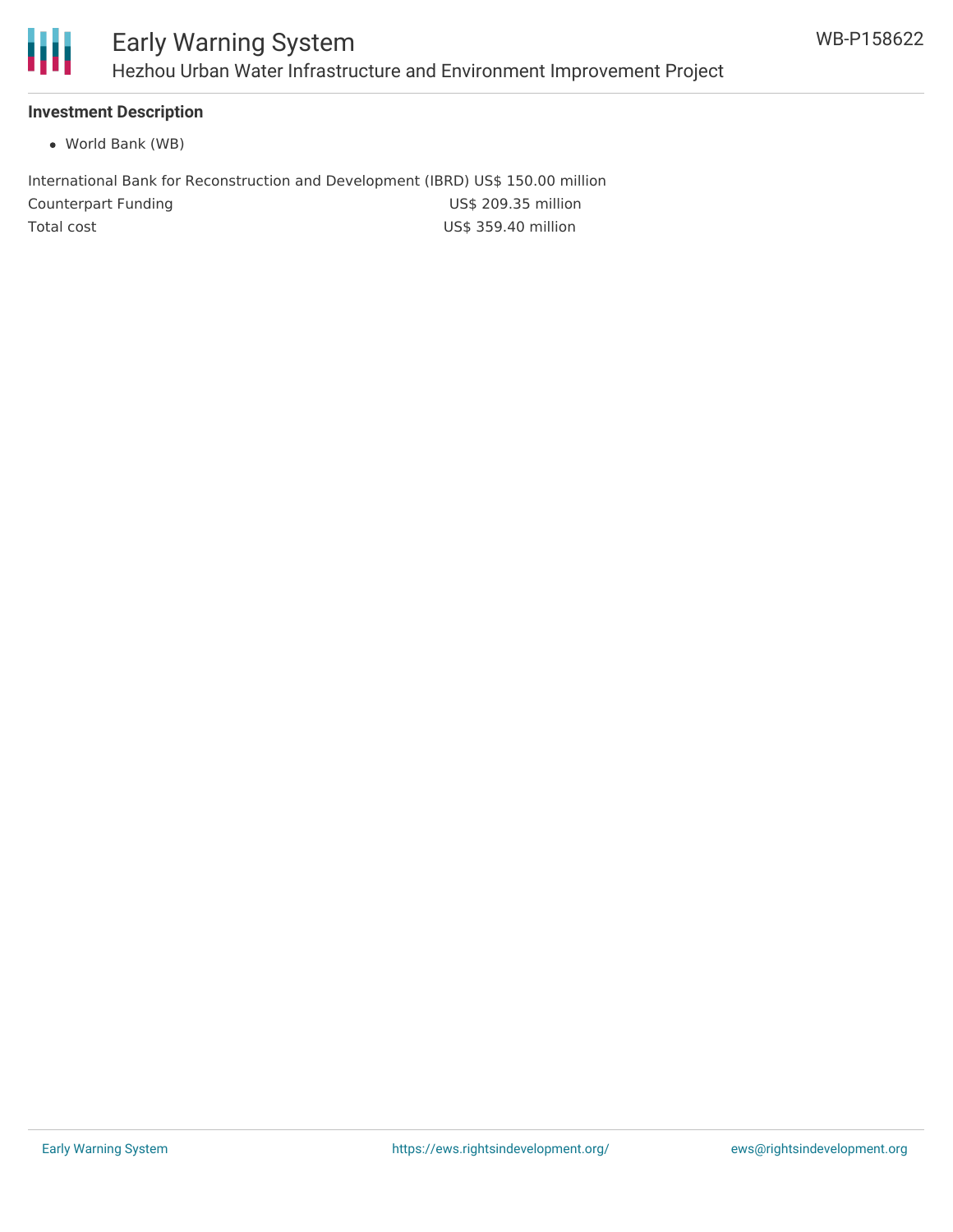

### **Contact Information**

1/World Bank Gang Qin Sr Water & Sanitation Spec.

2/Borrower/Client/Recipient People's Republic of China Jiandi Ye Director, International Dept. MOF (Ministry of Finance) [yeduanluo@sina.com](mailto:yeduanluo@sina.com)

3/Implementing Agencies Hezhou Project Management Office Jing Wen PMO Director [hzsfgwxmb@vip.163.com](mailto:hzsfgwxmb@vip.163.com)

FOR MORE INFORMATION CONTACT The World Bank 1818 H Street, NW Washington, D.C. 20433 Telephone: (202) 473-1000 Web: http://www.worldbank.org/projects

ACCOUNTABILITY MECHANISM OF WORLD BANK

The World Bank Inspection Panel is the independent complaint mechanism and fact-finding body for people who believe they are likely to be, or have been, adversely affected by a World Bank-financed project. If you submit a complaint to the Inspection Panel, they may investigate to assess whether the World Bank is following its own policies and procedures for preventing harm to people or the environment. You can contact the Inspection Panel or submit a complaint by emailing ipanel@worldbank.org. You can learn more about the Inspection Panel and how to file a complaint at: http://ewebapps.worldbank.org/apps/ip/Pages/Home.aspx.